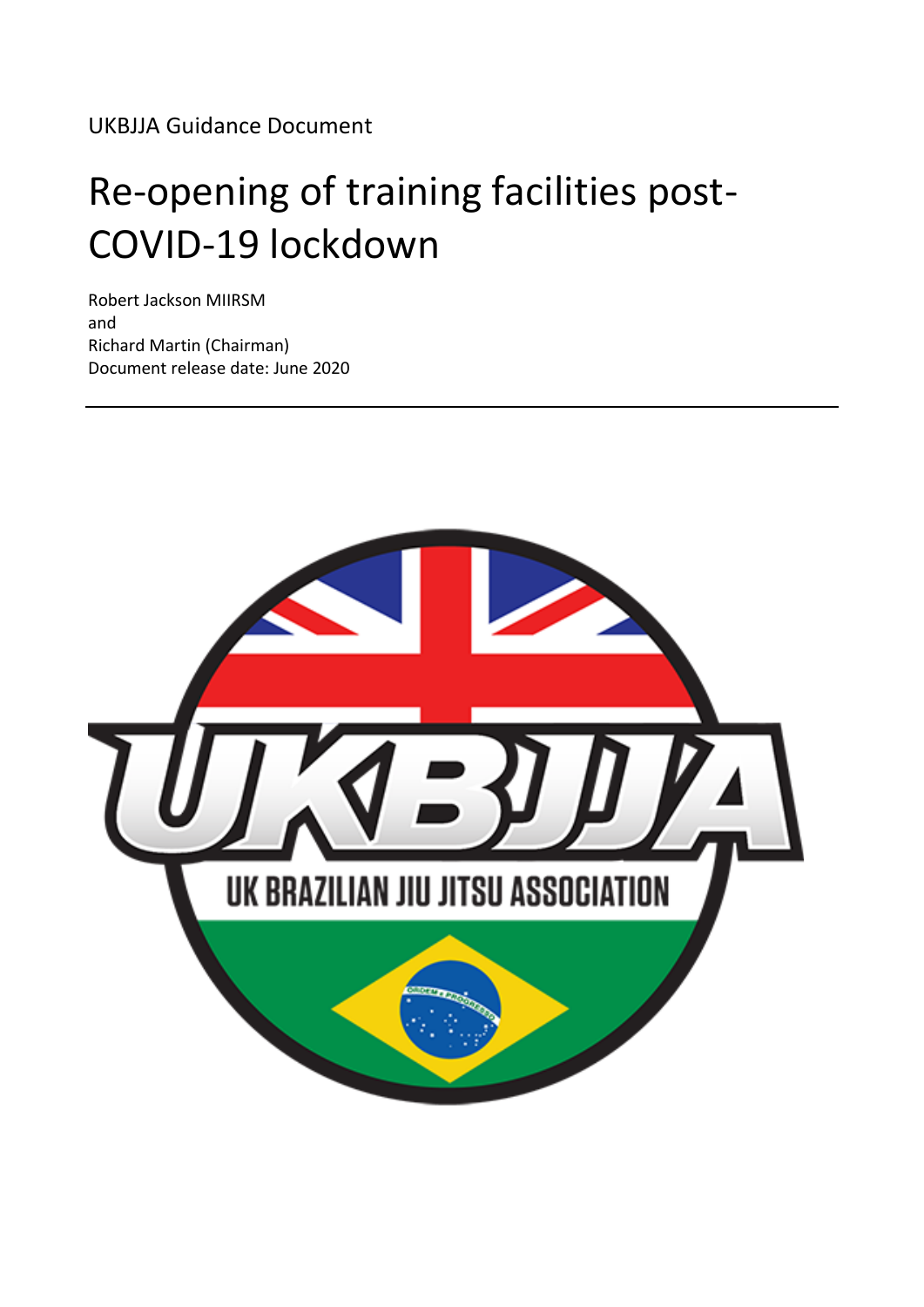## Table of Contents

| Foreword                                                                                                                                                                                                             | $\overline{2}$ |
|----------------------------------------------------------------------------------------------------------------------------------------------------------------------------------------------------------------------|----------------|
| The impact COVID-19                                                                                                                                                                                                  | 3              |
| Pathway to reopening Martial Arts Facilities                                                                                                                                                                         | 3              |
| Elite Athlete Definition:                                                                                                                                                                                            | $\overline{3}$ |
| Stage One: To demonstrate compliance with government guidelines academies must complete the                                                                                                                          |                |
| following forms                                                                                                                                                                                                      | $\overline{4}$ |
| Stage Two:                                                                                                                                                                                                           | $\overline{4}$ |
| <b>GDPR and Data Privacy</b>                                                                                                                                                                                         | $\overline{4}$ |
| Appendix 1 - Academy Details (Academy return to UKBJJA before first session)                                                                                                                                         | 5              |
| Ensure the academy details are maintained in order to where applicable provide information                                                                                                                           |                |
| to the authorities.                                                                                                                                                                                                  | 5              |
| Appendix 2 - Stage One Risk Assessment (Academy-return to UKBJJA before first session)<br>Appendix 3 - Register of Attendees (Academy-daily record keeping is essential; upload athlete and<br>coach data to UKBJJA) | 6<br>7         |
| Register of Coaches: Input data to spreadsheet and upload to UKBJJA daily! Self-isolate and                                                                                                                          |                |
| test if above 37.7 degrees                                                                                                                                                                                           | 7              |
| Register of Visitors: Academy records-do not upload to spreadsheet.                                                                                                                                                  | $\overline{7}$ |
| Register of Athletes: Input data to spreadsheet and upload to UKBJJA daily! Self-isolate                                                                                                                             |                |
| and test if >37.7 degrees                                                                                                                                                                                            | 8              |
| Equipment used: (Daily academy records)                                                                                                                                                                              | 9              |
| Appendix 4 - Pre-training Covid-19 Health Questionnaire (All athletes and coaches-return to<br>UKBJJA)                                                                                                               | 10             |
| Appendix 5 - Individual Athlete Training Plans (Coach and athlete discuss the return to training                                                                                                                     |                |
| plan and keep for academy records)                                                                                                                                                                                   | 12             |
| Training plan                                                                                                                                                                                                        | 12             |

### <span id="page-1-0"></span>Foreword

This guidance does not constitute legal advice or replace any government or PHE advice; nor does it provide any commentary or advice on specific health-related issues for teams or individual athletes and is subject to further review following any regulatory change as indicated by the UK government, or the regulatory powers in the devolved nations.

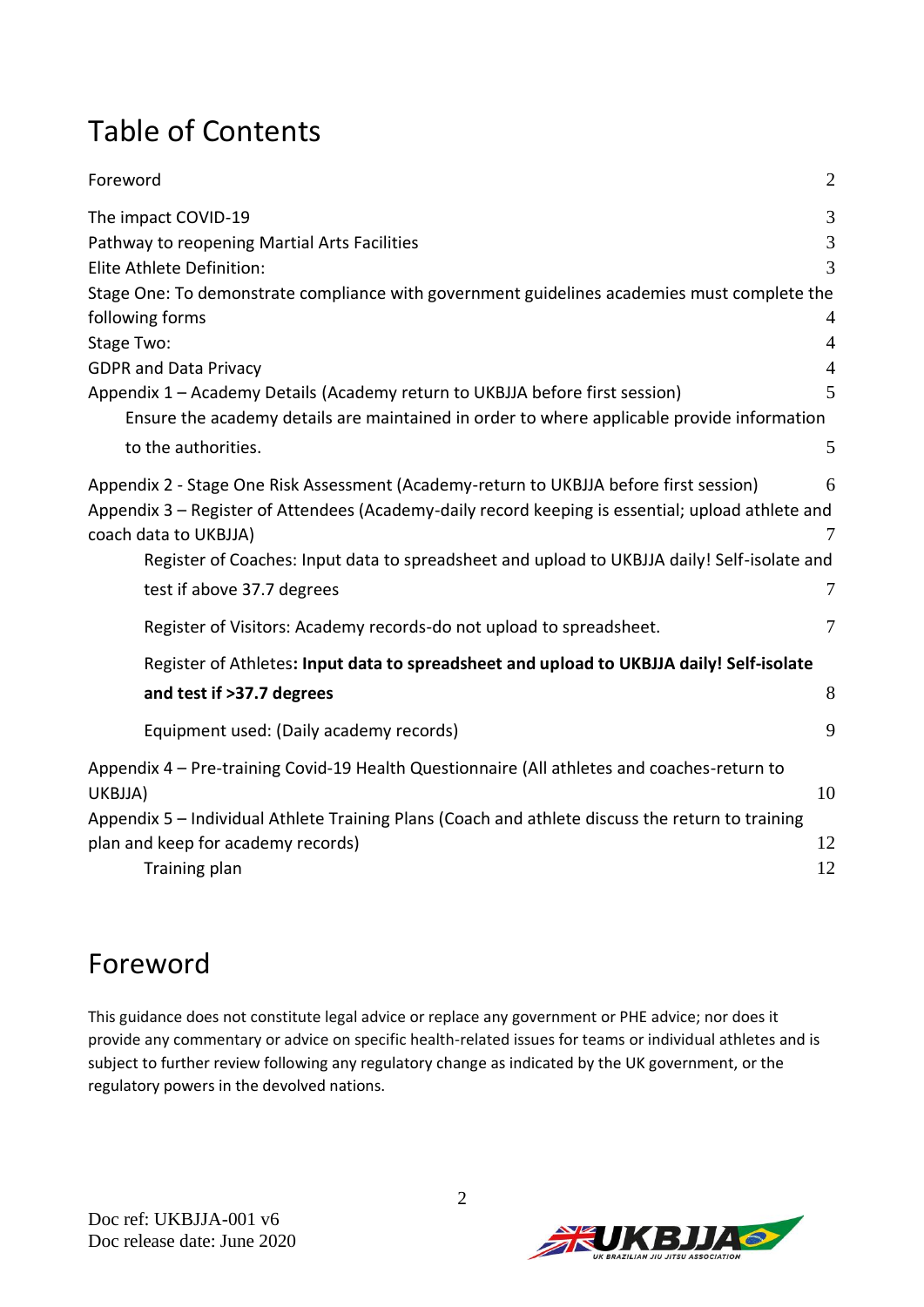## <span id="page-2-0"></span>The impact COVID-19

The impact of COVID-19 (C-19) on our martial arts infrastructure has been profound, with many gyms being forced to close and many of our community suffering physical and mental distress through isolation and lack of activity, we are aware that many of our community are scared, frustrated and apprehensive about the future of our sport both in the UK and throughout the world, we therefore feel it imperative to provide a form of guidance, such as provided within this document to assist gym owners in getting back to our "new normal".

To avoid COVID as far as possible, full social distancing, and hence no indoor training, is the key. However, we recognise that this is impractical for our athletes and therefore they themselves must engage in an assessment of the risks and benefits of full-contact indoor training. Furthermore, this form of training is a privilege that many non-elite sports people yearn for and therefore we expect the athlete to a) adhere to strict social distancing at every stage where possible and b) take a "safety first" stance if any emergent symptoms develop. This means social distancing within the club changing rooms, travelling to and from the club and any activity not directly related to the training program.

Not doing so risks the health and safety of their training partners, and families of all involved, and could well result in bringing the academy and wider sport into disrepute. Ultimately it could lead to the training opportunities being lost.

#### <span id="page-2-1"></span>Pathway to reopening Martial Arts Facilities

The DCMS have provided guidance on the reopening of elite facilities in the UK, and the UKBJJA has responded with a register of "Elite Academies" for gym owners to utilize the strong relationship the UKBJJA has with Sport England to facilitate our sport, and your facilities reopening. The DCMS have done this in stages, with at present a; Stage One and Stage Two, as new guidance is released this document will be updated.

All academies must comply with Government guidance on stage one before being all to start stage 2, which allows small groups "social clustering" within the training environment.

More details can be found here[: https://www.gov.uk/government/publications/coronavirus-covid-19](https://www.gov.uk/government/publications/coronavirus-covid-19-guidance-on-phased-return-of-sport-and-recreation/elite-sport-return-to-training-guidance-step-one--2) [guidance-on-phased-return-of-sport-and-recreation/elite-sport-return-to-training-guidance-step-one--2](https://www.gov.uk/government/publications/coronavirus-covid-19-guidance-on-phased-return-of-sport-and-recreation/elite-sport-return-to-training-guidance-step-one--2)

### <span id="page-2-2"></span>Elite Athlete Definition:

For the purposes of Brazilian Jiu Jitsu, the most likely relevant definition of Elite Athlete is "an individual who derives a living from competing in a sport"

This is likely to include athletes who compete in professional grappling invitational tournaments (e.g. Polaris); compete for prize money at domestic or international BJJ competitions (e.g. UKBJJA International Open); or compete professionally in Mixed Martial Arts (MMA) and who require BJJ training as part of their MMA training programme.

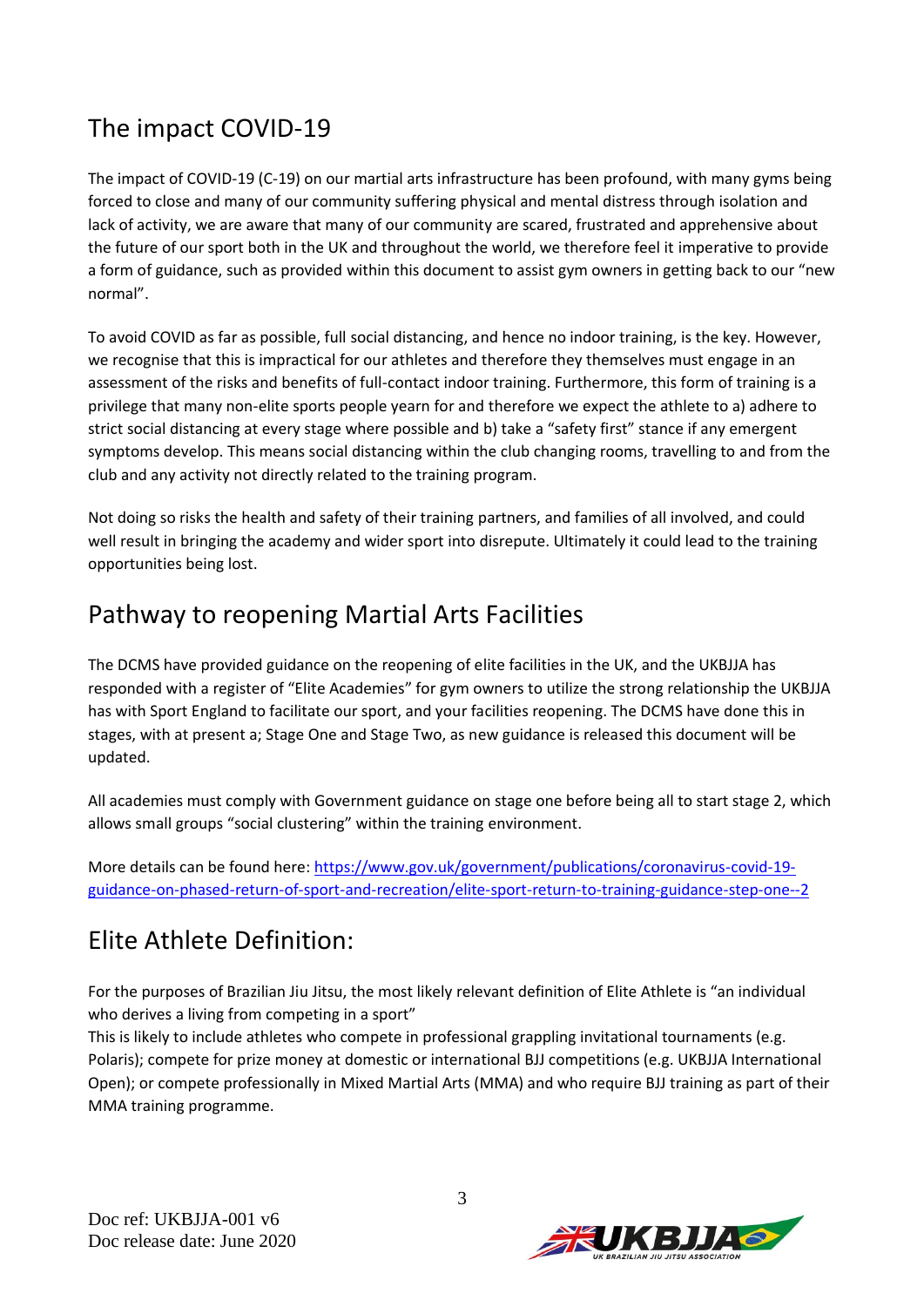<span id="page-3-0"></span>Stage One: To demonstrate compliance with government guidelines academies must complete the following forms

Stage one is the primary return to sport for elite athletes and coaches; where required complete each section as it applies to your facility. Below is a list of documentation that must be completed prior to the commencement of activities within the training environment:

- Club/Academy Contact details
- Stage One risk assessment
- Pre-Training Health Questionnaire
- Individual Athlete training plans

#### <span id="page-3-1"></span>Stage Two:

Athlete registration spreadsheet to be completed and returned to UKBJJA before athletes commence training.

It is possible to update this form; you need not name all athletes at the start of the program.

**The academy must upload the training log to UKBJJA on every day that training has taken place.**

**If the academy does not make the daily upload to UKBJJA then elite academy status will be withdrawn. This is essential to follow Government regulations for stage 2.** 

**If any athlete in a "pod" of 2-4 athletes should display symptoms of covid-19 then that pod should selfisolate in accordance with government guidelines withdraw from training and notify the UKBJJA.** 

Once stage 1 is complete and training resumes within the government guidelines for maximizing social distancing outside of limited training the Covid-19 officer must also ensure that records of all attendees at the academy are kept, using appendix 3 of this document.

**The Academy must ensure that all the cleaning and screening protocols are maintained in line with stage 1 of Government guidelines in order to remain in stage 2.** 

**[https://www.gov.uk/government/publications/coronavirus-covid-19-guidance-on-phased-return-of](https://www.gov.uk/government/publications/coronavirus-covid-19-guidance-on-phased-return-of-sport-and-recreation/elite-sport-return-to-training-guidance-stage-two)[sport-and-recreation/elite-sport-return-to-training-guidance-stage-two](https://www.gov.uk/government/publications/coronavirus-covid-19-guidance-on-phased-return-of-sport-and-recreation/elite-sport-return-to-training-guidance-stage-two)**

#### <span id="page-3-2"></span>GDPR and Data Privacy

Our Data Protection and Privacy Policy, and your rights under GDPR regulations can be viewed here: [www.ukbjja.org/coviddatapolicy](http://www.ukbjja.org/coviddatapolicy)

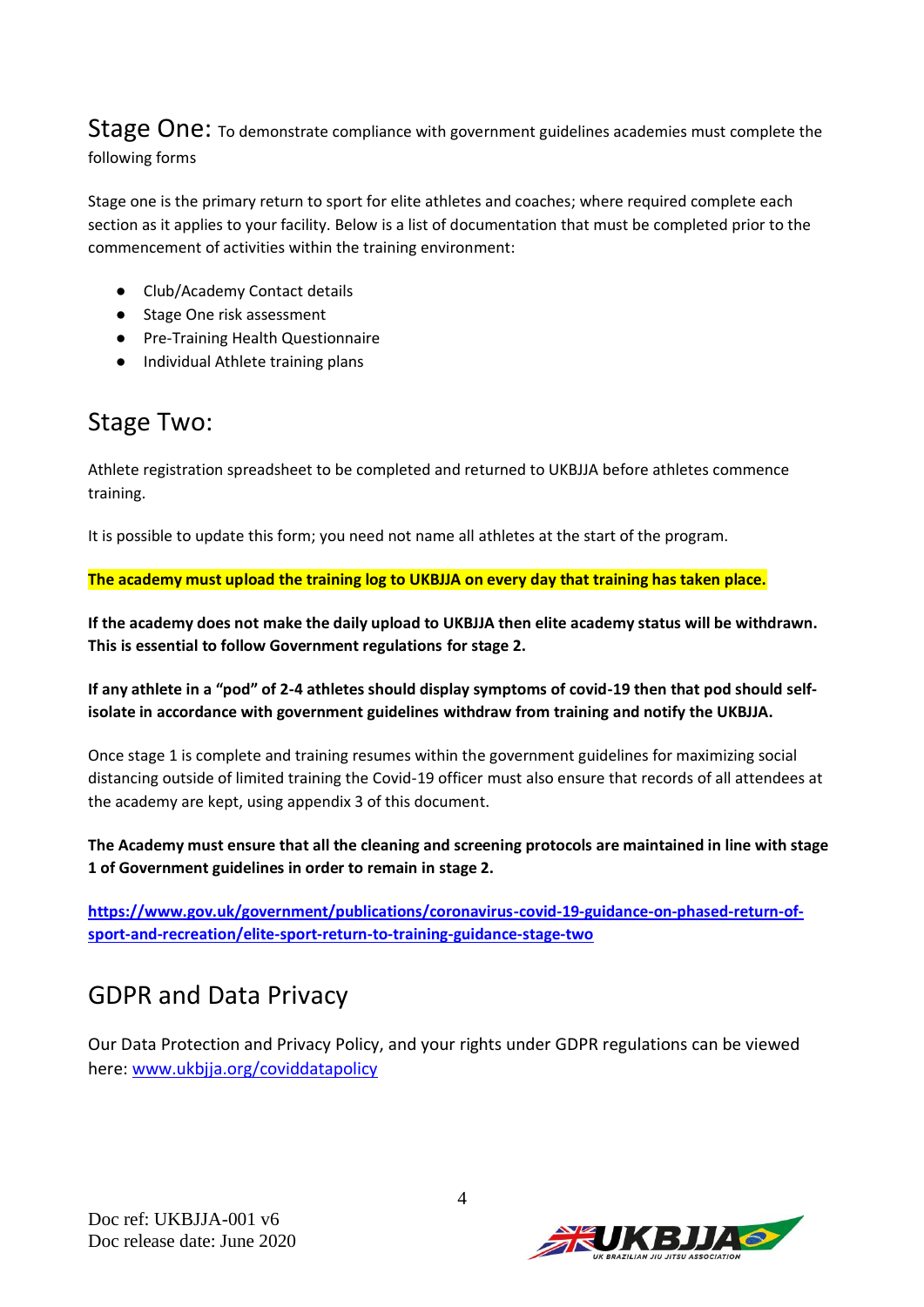<span id="page-4-0"></span>Appendix 1 – Academy Details (Academy return to UKBJJA before first session)

<span id="page-4-1"></span>Ensure the academy details are maintained in order to where applicable provide information to the authorities.

| <b>UKBJJA Club Membership Number:</b>                                 |
|-----------------------------------------------------------------------|
|                                                                       |
|                                                                       |
|                                                                       |
|                                                                       |
|                                                                       |
|                                                                       |
|                                                                       |
| COVID-19 Officer Name & Contact Details (If different from the above) |
|                                                                       |
|                                                                       |
|                                                                       |
|                                                                       |
|                                                                       |
|                                                                       |
|                                                                       |
|                                                                       |
|                                                                       |
|                                                                       |
|                                                                       |
|                                                                       |
|                                                                       |
|                                                                       |

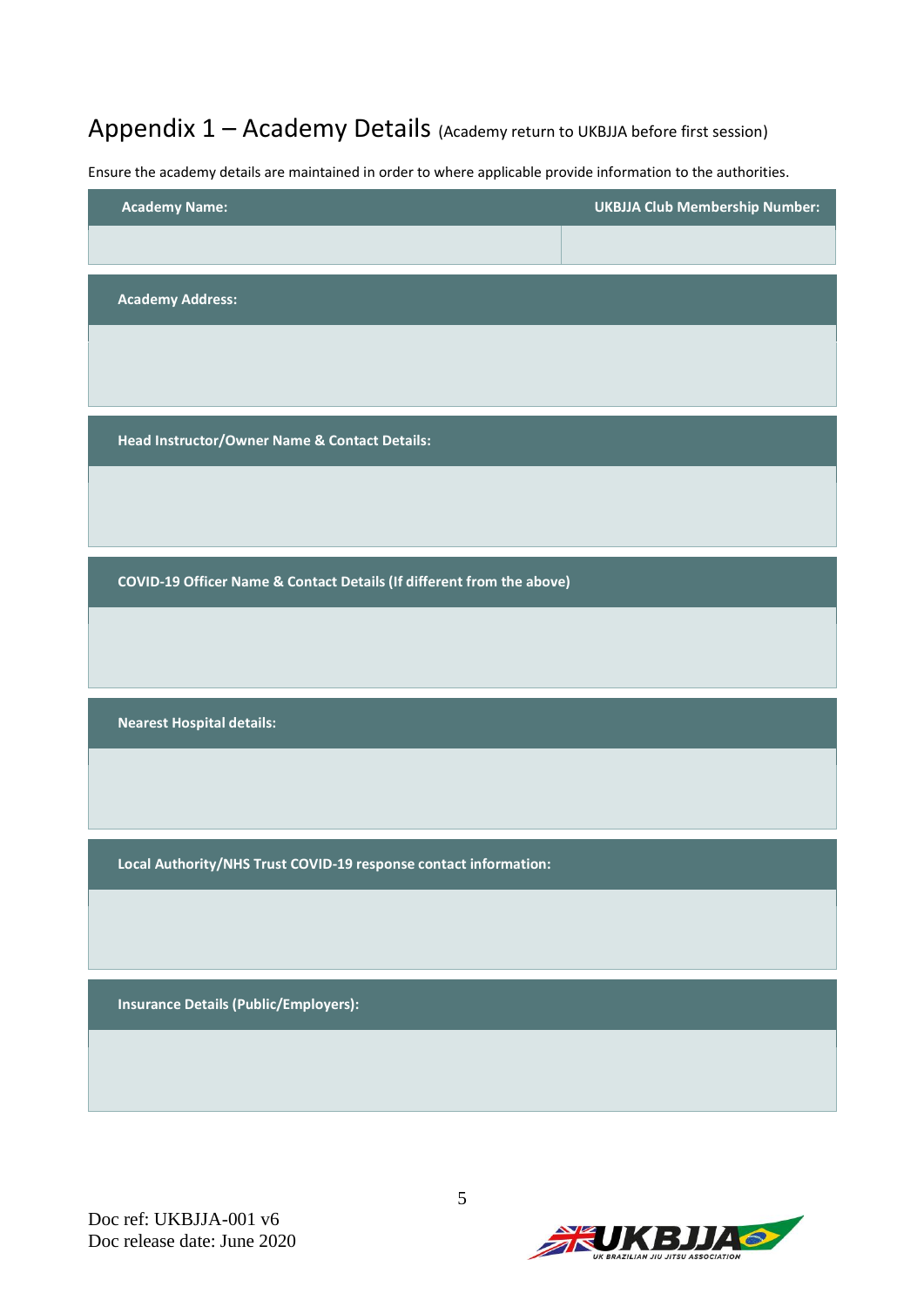## <span id="page-5-0"></span>Appendix 2 - Stage One Risk Assessment (Academy-return to UKBJJA before first

session)

| Name of person carrying<br>out the assessment: | <b>Date of Assessment:</b> | <b>Academy Name:</b> |
|------------------------------------------------|----------------------------|----------------------|
|                                                |                            |                      |

| <b>Hazard</b>                      | Who might be<br>harmed and<br>how?                        | <b>Controls Required</b>                                                                                                                                                            | <b>Controls</b><br>in place? |
|------------------------------------|-----------------------------------------------------------|-------------------------------------------------------------------------------------------------------------------------------------------------------------------------------------|------------------------------|
| Spread of<br>Covid-19<br>Coronavir | Visitors to the<br>$\bullet$<br>Facility                  | Academy Details up to date?<br>Covid-19 Officer in place?                                                                                                                           | Y/N                          |
| us                                 | Athletes<br>$\bullet$<br>Coaches                          | Pre-return health screening?                                                                                                                                                        | Y/N                          |
|                                    |                                                           | Attendees to the facility are logged and records kept<br>ensuring "track and trace" services can be informed<br>in the event of a positive test from an attendee to<br>the facility | Y/N                          |
|                                    |                                                           | Thorough disinfection of equipment takes place<br>between sessions.                                                                                                                 | Y/N                          |
|                                    |                                                           |                                                                                                                                                                                     |                              |
|                                    | Please provide any<br>additional relevant<br>information: |                                                                                                                                                                                     |                              |

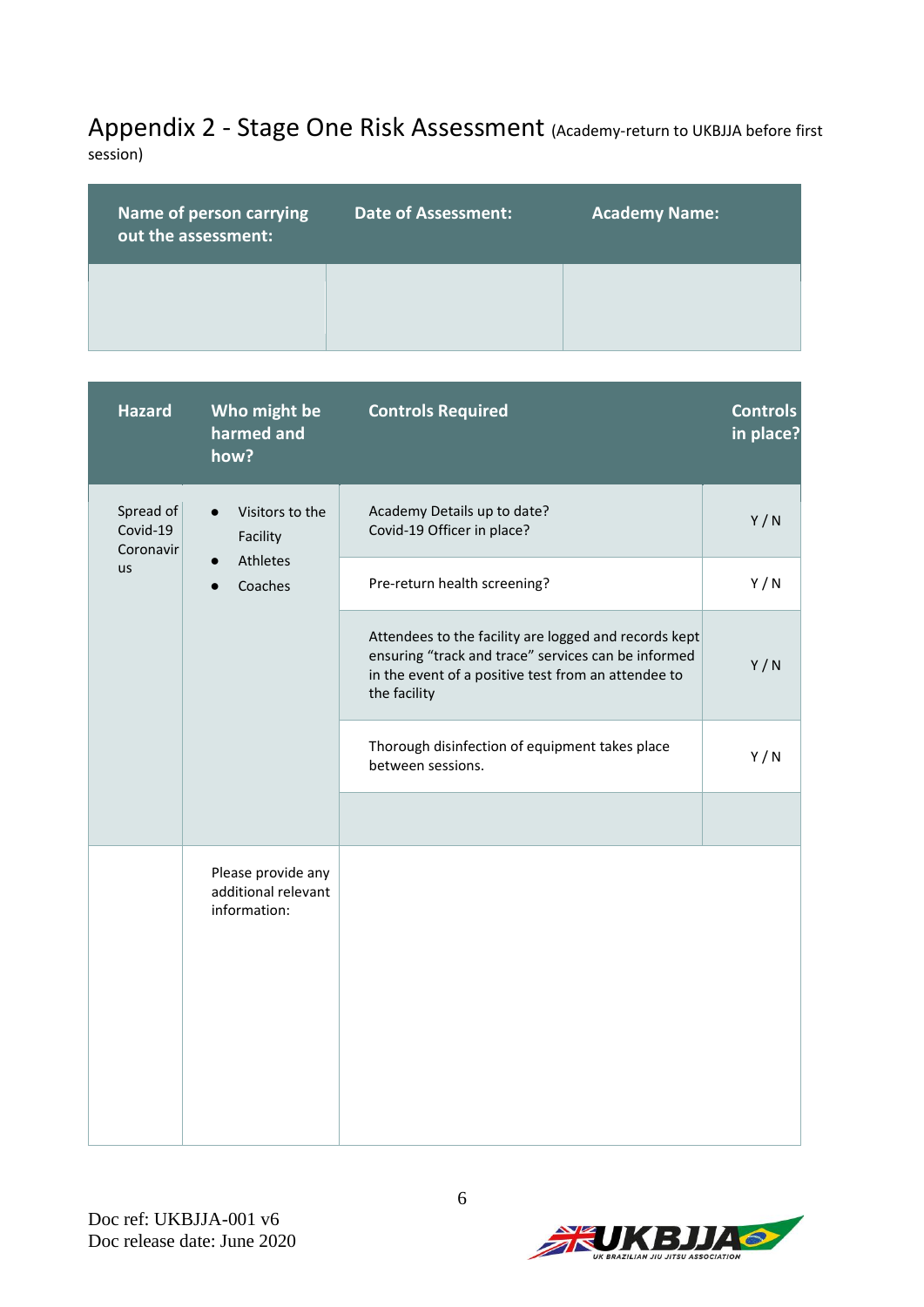#### Appendix 3 – Register of Attendees (Academy-daily record keeping is essential; upload athlete and coach data to UKBJJA)

To ensure that we are acting responsibly during this time and mitigating the spread of the virus we ask that all attendees complete a daily register of the clubs/academies they have attended. This record is to be kept priv requirement to provide this information to the relevant authorities "Track and Trace" services. In addition, the club requires all attendees sign the daily register below to ensure in the event of a positive test with one athletes/coaching staff/visitors we can effectively provide tracing information to the relevant bodies.

To minimize risk there are suggested maximum numbers of Athletes, Coaching staff and visitors, who, where reasonably practicable shall maintain "social distancing" guidelines as set out by your relevant government authorit

| Date: | Session time (AM/PM): |
|-------|-----------------------|
|       |                       |
|       |                       |

#### *Register of Coaches: Input data to spreadsheet and upload to UKBJJA daily! Self-isolate and test if above 37.7 degrees*

<span id="page-6-0"></span>

|   | Name: | Signature: | Risk Opt In*<br>(Y/N) | <b>Self Reporting</b><br>questionnaire<br>completed<br>(Y/N) | Degree of<br>wellness (1-<br>$(10)$ ** | Time In | Time Out | Temp °C |
|---|-------|------------|-----------------------|--------------------------------------------------------------|----------------------------------------|---------|----------|---------|
|   |       |            |                       |                                                              |                                        |         |          |         |
|   |       |            |                       |                                                              |                                        |         |          |         |
|   |       |            |                       |                                                              |                                        |         |          |         |
| 4 |       |            |                       |                                                              |                                        |         |          |         |
|   |       |            |                       |                                                              |                                        |         |          |         |

#### *Register of Visitors: Academy records-do not upload to spreadsheet.*

<span id="page-6-1"></span>

| Name: | Signature: | Time In | Time Out | Temp °C |
|-------|------------|---------|----------|---------|
|       |            |         |          |         |
|       |            |         |          |         |
|       |            |         |          |         |

<span id="page-6-2"></span>Doc release date: June 2020

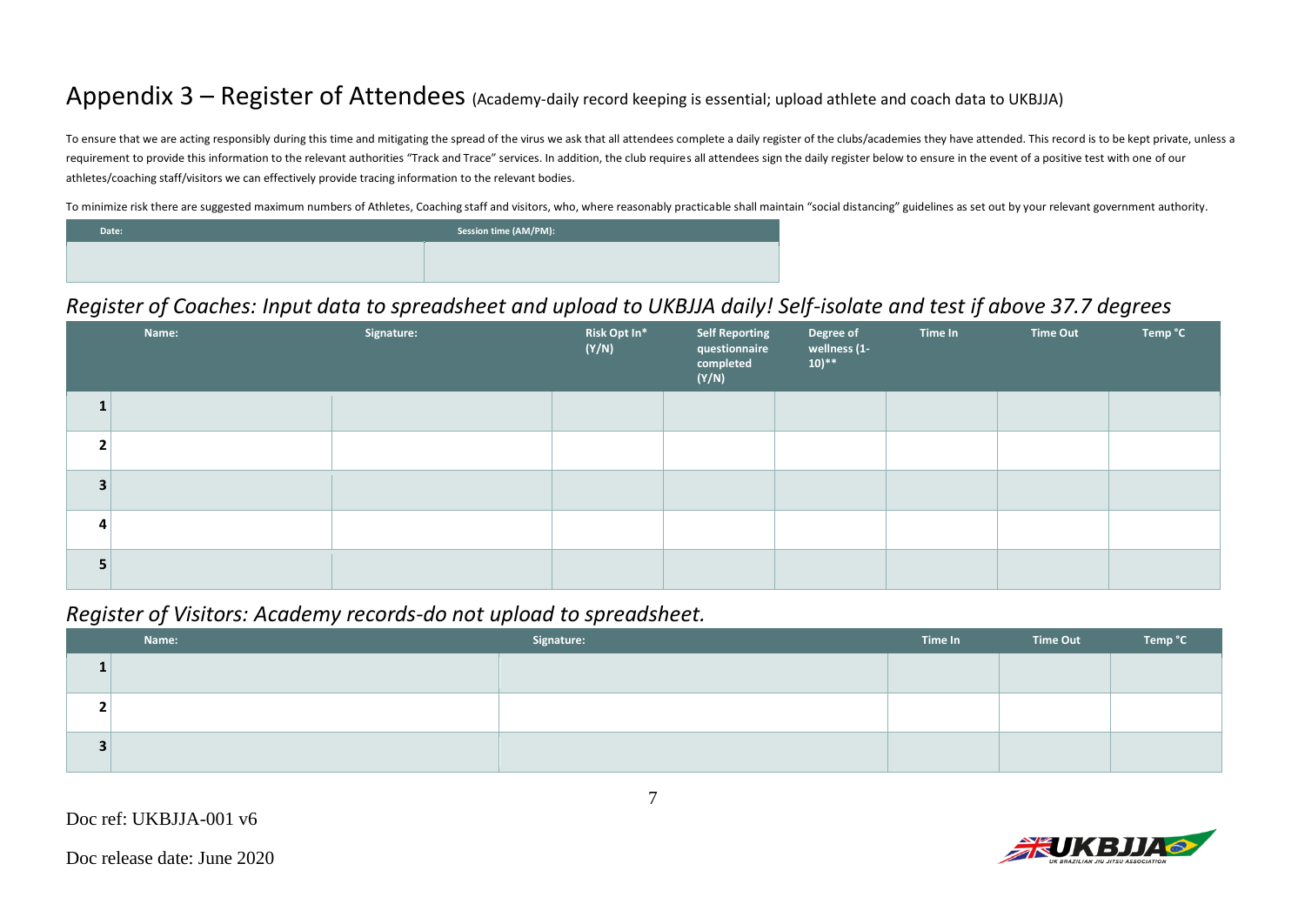<span id="page-7-0"></span>

|                 | Name: | Signature: | Training Pod<br>No | Risk Opt $\mathsf{In}^*$<br>(Y/N) | Self<br>Reporting<br>questionnair<br>e completed<br>(Y/N) | Degree of<br>wellness (1-<br>10)** | Time In | Time Out | Temp °C |
|-----------------|-------|------------|--------------------|-----------------------------------|-----------------------------------------------------------|------------------------------------|---------|----------|---------|
| $\mathbf{1}$ .  |       |            |                    |                                   |                                                           |                                    |         |          |         |
| 2.              |       |            |                    |                                   |                                                           |                                    |         |          |         |
| 3.              |       |            |                    |                                   |                                                           |                                    |         |          |         |
| 4.              |       |            |                    |                                   |                                                           |                                    |         |          |         |
| 5.              |       |            |                    |                                   |                                                           |                                    |         |          |         |
| 6.              |       |            |                    |                                   |                                                           |                                    |         |          |         |
| 7.              |       |            |                    |                                   |                                                           |                                    |         |          |         |
| 8.              |       |            |                    |                                   |                                                           |                                    |         |          |         |
| 9.              |       |            |                    |                                   |                                                           |                                    |         |          |         |
| 10<br>$\bullet$ |       |            |                    |                                   |                                                           |                                    |         |          |         |

8

#### *Register of Athletes: Input data to spreadsheet and upload to UKBJJA daily! Self-isolate and test if >37.7 degrees*

Doc ref: UKBJJA-001 v6



Doc release date: June 2020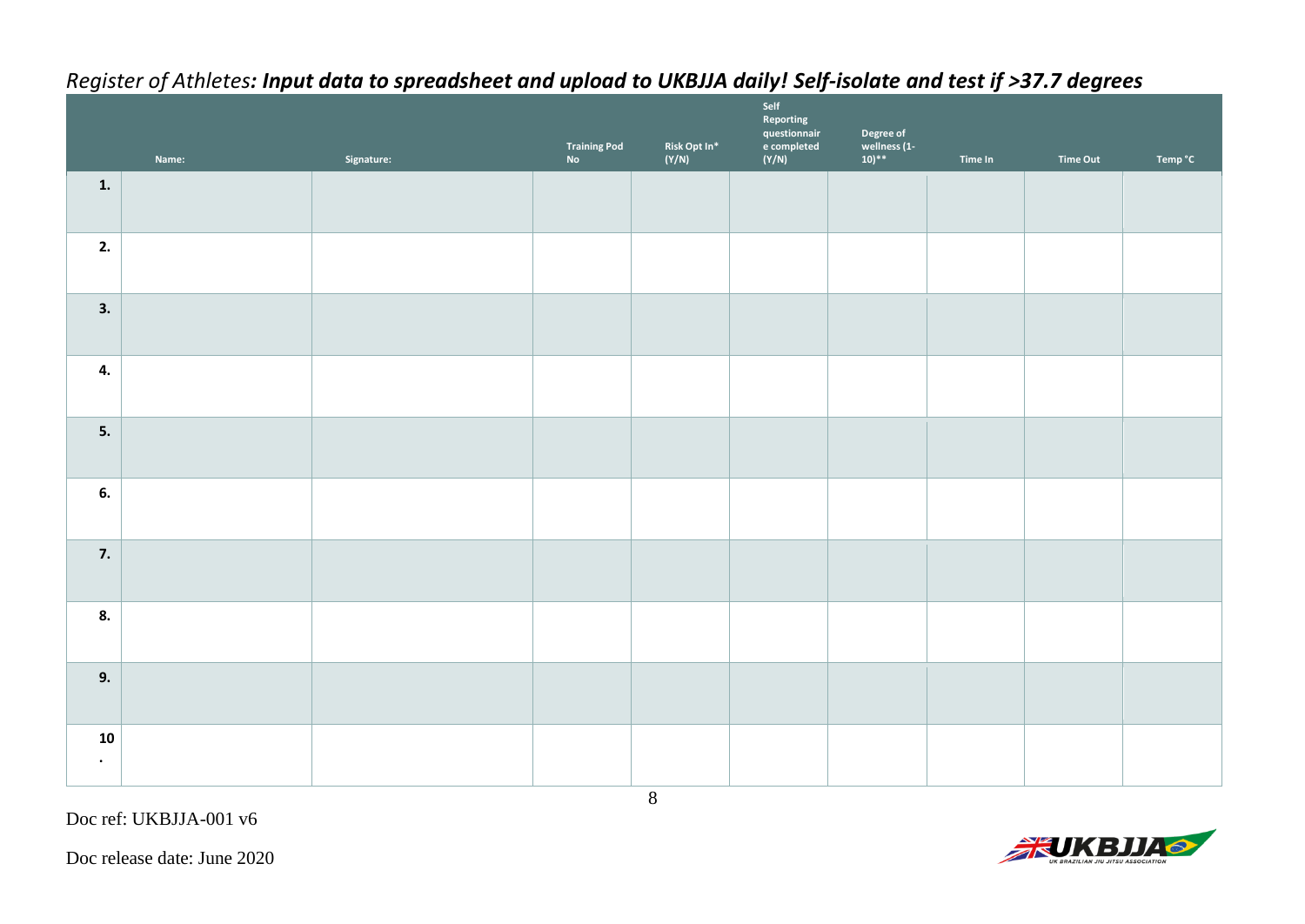#### <span id="page-8-0"></span>*Equipment used: (Daily academy records)*

To facilitate the return to the training setting, and to ensure that effective control measures are utilized, it is required that all athletes, coaching staff and visitors ensure the cleaning of equipment and the area used. This can be done by the Athlete, Coach, Visitor or a specialist cleaning company, provided that the relevant cleaning materials and PPE are provided by the facility.

| <b>EQUIPMENT USED</b> | <b>CLEANED BY</b> |       |
|-----------------------|-------------------|-------|
|                       |                   |       |
|                       |                   |       |
|                       |                   |       |
|                       |                   |       |
|                       |                   |       |
|                       |                   |       |
|                       |                   |       |
| Signature:            | Name:             | Date: |
| Coach:                |                   |       |
| Athlete:              |                   |       |
| Visitor:              |                   |       |

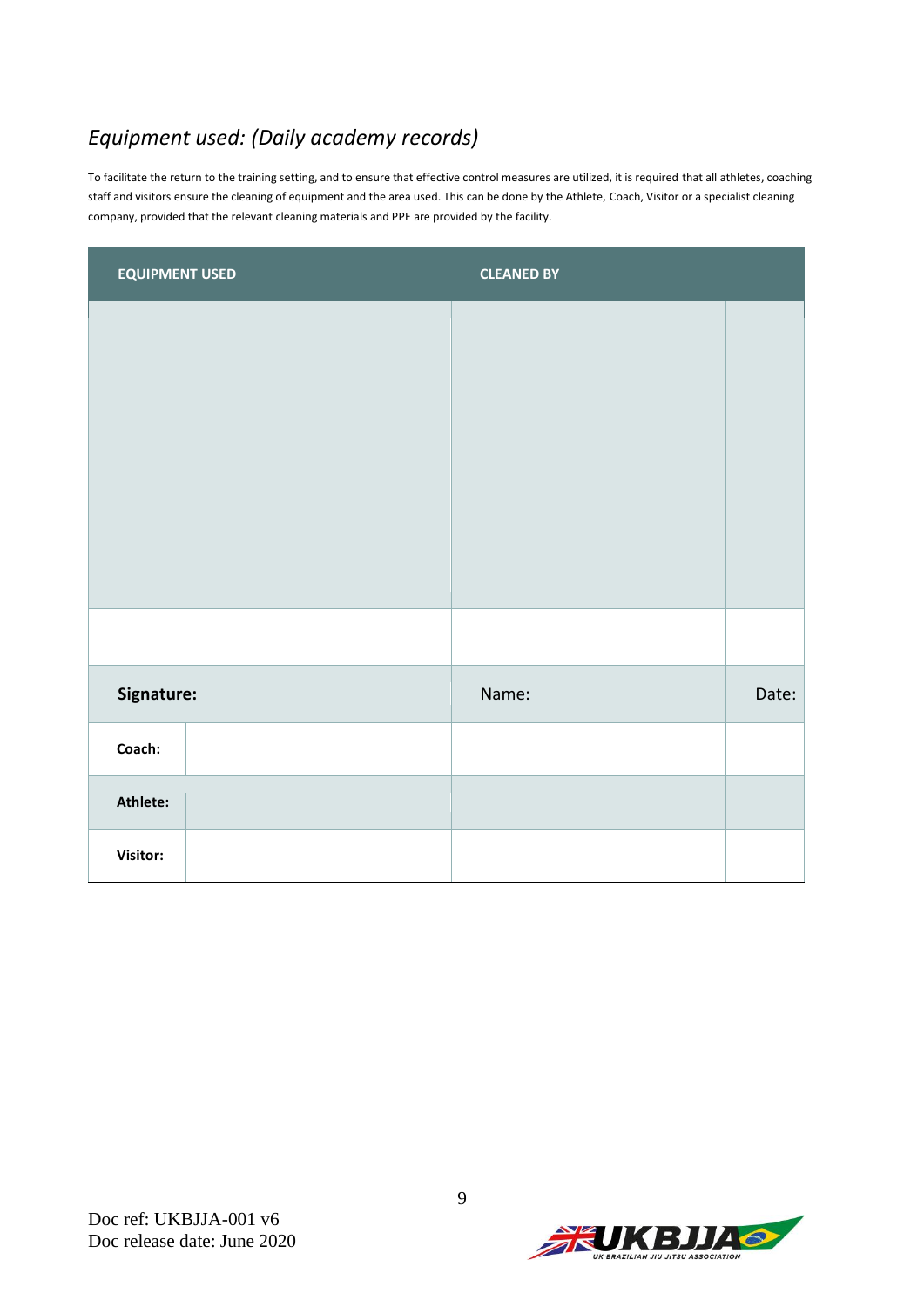## <span id="page-9-0"></span>Appendix 4 – Pre-training Covid-19 Health Questionnaire (All athletes

and coaches-return to UKBJJA)

The safety of our employees, athletes and visitors are our overriding priority through this time, therefore, to facilitate a safe return to training we ask that all athletes complete this Health Questionnaire prior to commencing training.

All athletes have the right to opt out of the training program at any time and will opt in to each training session after considering the risks to themselves and their household. Athletes must maintain social distance at all times when not directly engaged in training.

To prevent the spread of COVID-19 and reduce the potential risk of exposure to our Athletes and visitors, we are conducting a simple screening questionnaire. Your participation is important to help us take precautionary measures to protect you and everyone in the academy. This assessment must be reviewed regularly and amended if circumstances change. If you answer Y to any of these questions please discuss with your club's Covid-19 officer and use the space below to provide more detail.

It is essential that you avoid contact with at risk groups if you enter the elite program.

If you live with anyone in an at-risk group you should not participate in this program.

If you display symptoms of Covid-19 you should inform your covid-19 officer immediately and withdraw from the program

You must supply temperature data to the UKBJJA for every training session through your covid-19 officer

| <b>Name</b> | <b>Contact email</b> | <b>Academy Name</b> |
|-------------|----------------------|---------------------|
|             |                      |                     |

| <b>Self-Declaration</b> |                                                                                                                                                                 |                      |  |  |
|-------------------------|-----------------------------------------------------------------------------------------------------------------------------------------------------------------|----------------------|--|--|
| 1.                      | Have you had close contact with or cared for someone diagnosed with COVID-19 within<br>the last 14 days?                                                        | Y/<br>N              |  |  |
| 2.                      | Have you experienced and cold or flu like symptoms in the last 14 days (to include; fever,<br>cough, sore throat, respiratory illness or difficulty breathing)? | Y /<br>N             |  |  |
| 3.                      | Have you received a letter from your Doctor instructing you to follow the self-shielding<br>guidelines?                                                         | Y/<br>$\mathsf{N}$   |  |  |
| 3.a                     | Are you living with someone who has been instructed to self-shield?                                                                                             | Y /<br>N             |  |  |
| 4.                      | Have you an underlying condition as listed within the governments "Clinically extremely<br>vulnerable" or "Clinically vulnerable"                               | Y/<br>N <sub>1</sub> |  |  |

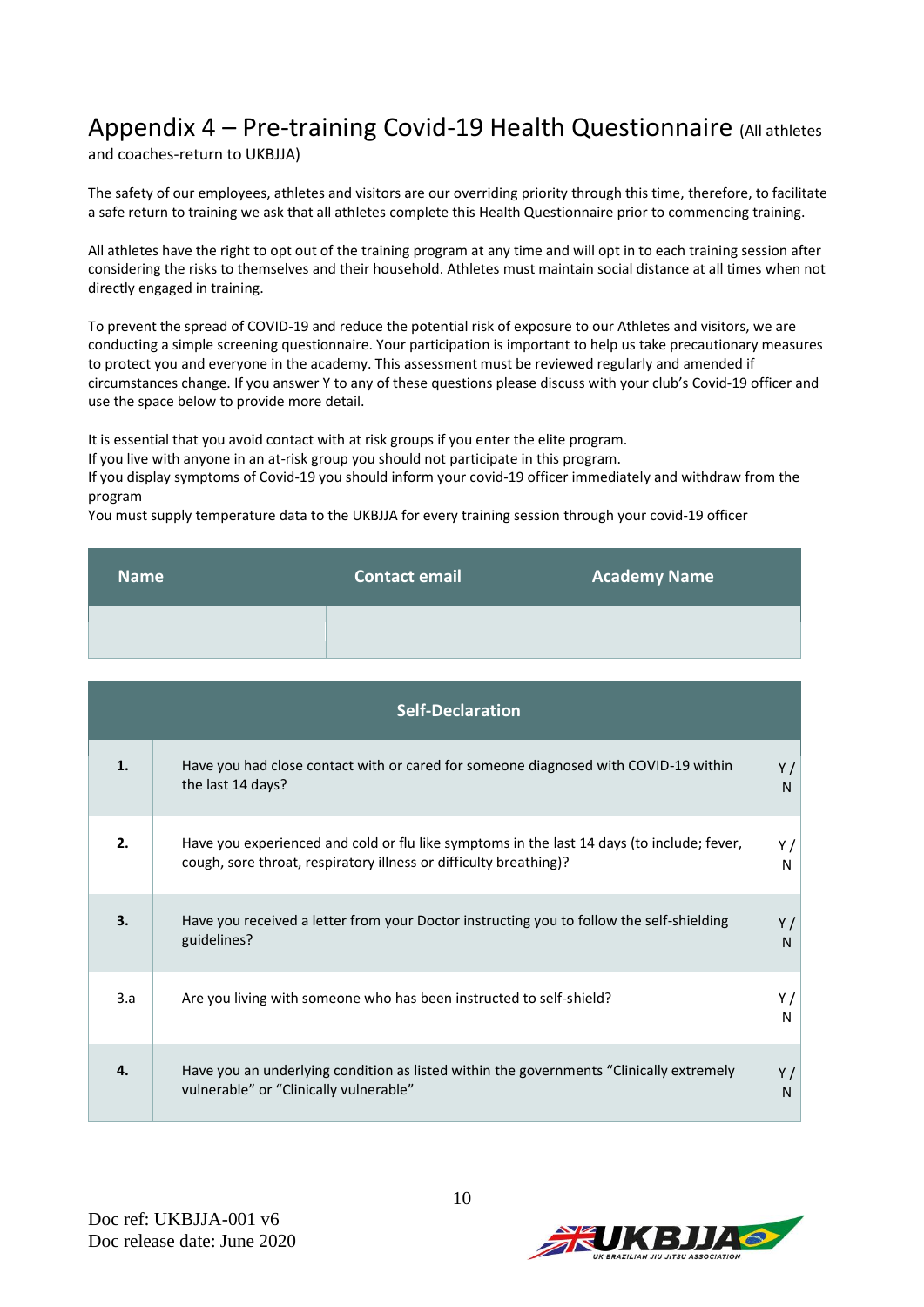| 5.  | Have you received a test carried out by Public Health England (or your local NHS trust)? |  |
|-----|------------------------------------------------------------------------------------------|--|
| 5a. | Was this test positive for COVID-19 or COVID-19 Antibodies?                              |  |

If the answer to any of the above is "Y" then please contact your COVID-19 Club Officer for an individual assessment prior to commencing training.

| <b>Athlete Signature:</b> | Name (PRINT): | Date: |
|---------------------------|---------------|-------|
|                           |               |       |

I hereby agree with the UKBJJA using my data for the purposes of this program. I have read and understood the data protection policy here: www.ukbija.org/coviddatapolicy/

| <b>Athlete Signature:</b> | Name (PRINT): | Date: |
|---------------------------|---------------|-------|
|                           |               |       |

I understand that I can opt out of this program at any time and confirm that nobody in my household is from an at-risk group.

| <b>Athlete Signature:</b> | Name (PRINT): | Date: |
|---------------------------|---------------|-------|
|                           |               |       |

**Individual Assessment Record** – this section is to be used to review any "Y" answers above where the athlete and club are putting in place additional control measures to further protect the Athlete(s) and other users of the facility:

| <b>Signature COVID-19 Officer:</b> | Name (PRINT): | Date: |
|------------------------------------|---------------|-------|
|                                    |               |       |

Doc ref: UKBJJA-001 v6 Doc release date: June 2020